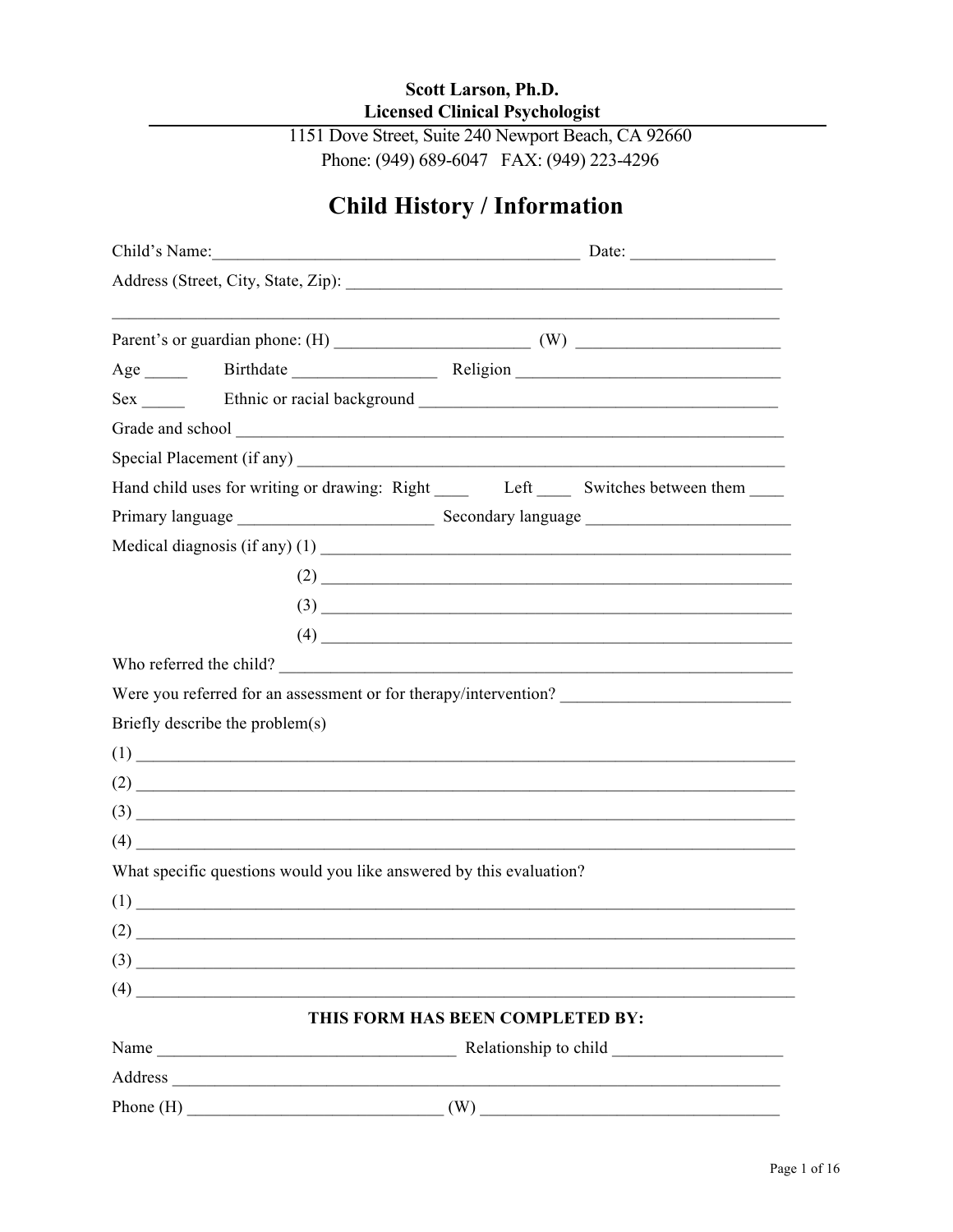## SYMPTOM SURVEY

All children exhibit, to some degree, the behaviors listed below. Check those that you believe your child exhibits to a greater degree compared to other children of the same age. Then, check if this is a NEW symptom (within the past year OR after the injury/illness) or an OLD symptom (over one year OR before the injury or illness). Add any comments next to the item.

#### **1) PROBLEM SOLVING**

| $\sqrt{}$ | <b>New</b> | Old |                                                                      |
|-----------|------------|-----|----------------------------------------------------------------------|
| $\Box$    |            |     | Difficulty figuring out how to do new things                         |
| $\Box$    |            |     | Difficulty making decisions                                          |
| $\Box$    |            |     | Difficulty planning ahead                                            |
| $\Box$    |            |     | Difficulty solving problems a younger child can do                   |
| $\Box$    |            |     | Disorganized in his/her approach to problems                         |
| $\Box$    |            |     | Difficulty understanding explanations                                |
| $\Box$    |            |     | Difficulty doing things in the right order (sequencing)              |
| $\Box$    |            |     | Difficulty verbally describing the steps involved in doing something |
| $\Box$    |            |     | Difficulty completing an activity in a reasonable period of time     |
| $\Box$    |            |     | Difficulty changing a plan or activity when necessary                |
| $\Box$    |            |     | Is slow to learn new things                                          |
| $\Box$    |            |     | Difficulty switching from one activity to another activity           |
| $\Box$    |            |     | Easily frustrated                                                    |
| $\Box$    |            |     | Other problem solving difficulties                                   |

#### **2) SPEECH, LANGUAGE, AND MATH SKILLS**

√ New Old **q** \_\_\_ Difficulty speaking clearly  $\Box$  Difficulty finding the right word to say  $\Box$  Not talking q and  $\Box$  Rambles on and on without saying much **q and**  $\Box$  Jumps from topic to topic  $\Box$  Odd or unusual language or vocal sounds **q b** Difficulty understanding what others are saying<br> **b** Difficulty understanding what h/she is reading  $\Box$  Difficulty understanding what h/she is reading  $\Box$  Difficulty writing letters or words  $\Box$  Difficulty reading letters or words  $\Box$  Difficulty with spelling  $\Box$  Difficulty with math  $\Box$  Other speech, language, or math problems:

## **3) SPATIAL SKILLS**

| $\sqrt{ }$ | <b>New</b> | Old |                                                                                 |
|------------|------------|-----|---------------------------------------------------------------------------------|
| $\Box$     |            |     | Confusion telling right from left                                               |
| $\Box$     |            |     | Has difficulty with puzzles, Legos, blocks, or similar games                    |
| $\Box$     |            |     | Problems drawing or copying                                                     |
| $\Box$     |            |     | Difficulty dressing (not due to physical disability)                            |
| $\Box$     |            |     | Problems finding his/her way around places he/she has been to before            |
| $\Box$     |            |     | Difficulty recognizing objects                                                  |
| $\Box$     |            |     | Seems unable to recognize facial or body expressions of disapproval or emotions |
| $\Box$     |            |     | Gets lost easily                                                                |
| $\Box$     |            |     | Other spatial problems:                                                         |
|            |            |     |                                                                                 |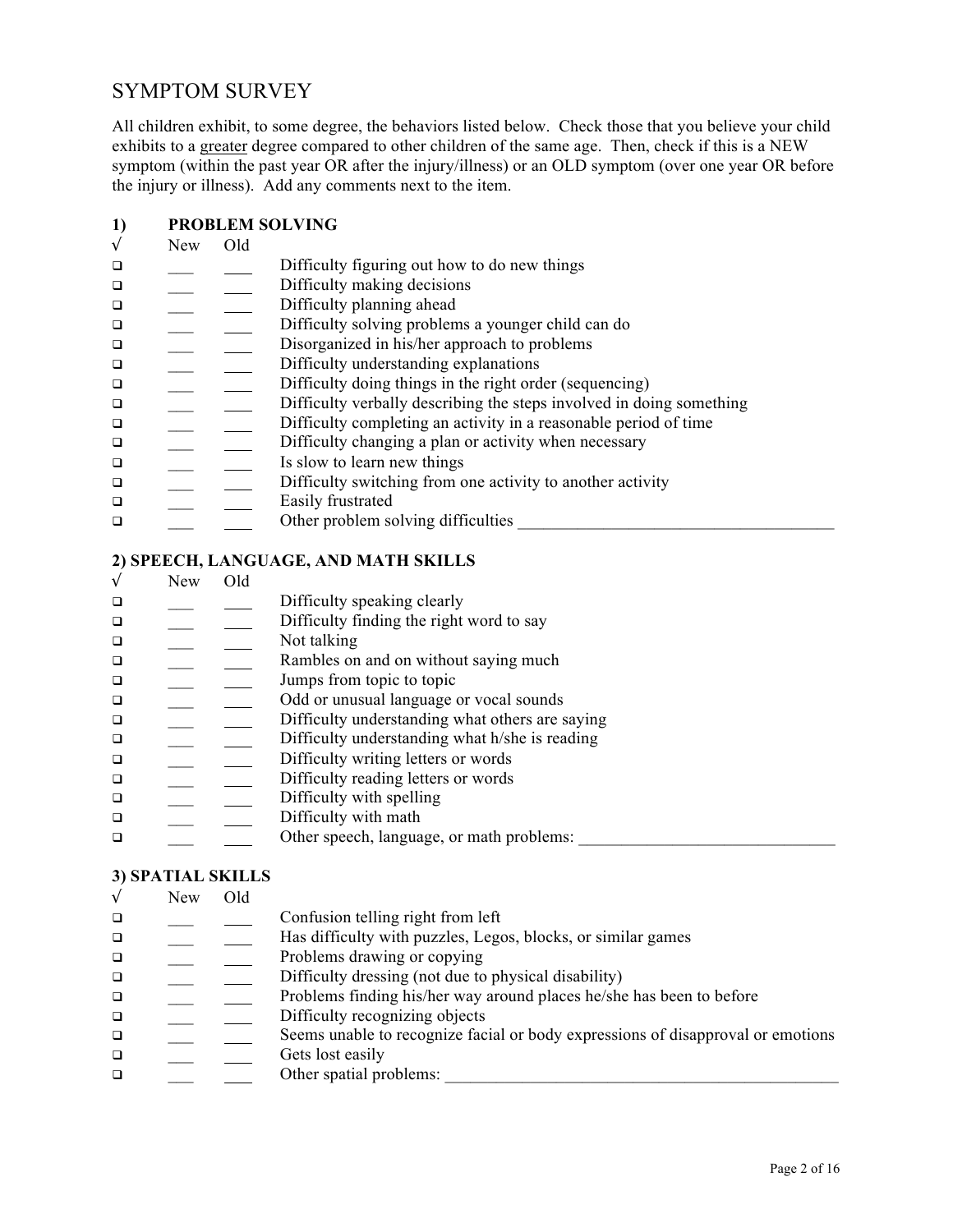## **4) AWARENESS AND CONCENTRATION**

|   | New | Old |                                                                                           |
|---|-----|-----|-------------------------------------------------------------------------------------------|
| □ |     |     | <b>Physical Sensations</b><br>Easily distracted by:<br>Sights<br>Sounds                   |
| □ |     |     | Mind appears to go blank at times                                                         |
| □ |     |     | Loses train of thought                                                                    |
| □ |     |     | Difficulty concentrating on what others ay, but can sit in front of a TV for long periods |
| □ |     |     | Attention starts out OK but can't keep it up                                              |
|   |     |     | Other attention or concentration problems:                                                |

## **5) MEMORY**

| Old<br><b>New</b>                                       |  |
|---------------------------------------------------------|--|
| Forgets where he/she leaves things<br>□                 |  |
| Forgets things that happened recently (e.g., last meal) |  |
| Forgets things that happened days/weeks ago             |  |
| Forgets what he/she is supposed to be doing             |  |
| Forgets names more than most people do                  |  |
| Forgets school assignments                              |  |
| Forgets instructions                                    |  |
| Other memory problems                                   |  |

## **6) MOTOR AND COORDINATION** Check the side this occurs on:

|        | <b>New</b> | Old |                                                          | Right | Left | <b>Both Sides</b> |
|--------|------------|-----|----------------------------------------------------------|-------|------|-------------------|
| $\Box$ |            |     | Poor fine motor skills (e.g., using a pencil or crayon)  |       |      |                   |
| $\Box$ |            |     | Clumsy                                                   |       |      |                   |
| $\Box$ |            |     | Weakness                                                 |       |      |                   |
| $\Box$ |            |     | Tremor                                                   |       |      |                   |
| $\Box$ |            |     | Muscles are tight or spastic                             |       |      |                   |
| $\Box$ |            |     | Odd movements (posturing, peculiar hand movements, etc.) |       |      |                   |
| $\Box$ |            |     | Drops things more than most children                     |       |      |                   |
| $\Box$ |            |     | Has an unusual walk                                      |       |      |                   |
| $\Box$ |            |     | Problems running                                         |       |      |                   |
| $\Box$ |            |     | Balance problems                                         |       |      |                   |
| $\Box$ |            |     | Other motor or coordination problems:                    |       |      |                   |
|        |            |     |                                                          |       |      |                   |

#### **7) SENSORY** Check the side this occurs on:

| 1.04110011   |     |     |                                                |              |      | Choon the side this occurs on. |
|--------------|-----|-----|------------------------------------------------|--------------|------|--------------------------------|
| $\checkmark$ | New | Old |                                                | Right        | Left | <b>Both Sides</b>              |
| $\Box$       |     |     | Needs to squint or move closer to page to read |              |      |                                |
| $\Box$       |     |     | Problems seeing objects                        |              |      |                                |
| $\Box$       |     |     | Loss of feeling                                |              |      |                                |
| $\Box$       |     |     | Problems hearing sounds                        |              |      |                                |
| $\Box$       |     |     | Difficulty telling hot from cold               |              |      |                                |
| $\Box$       |     |     | Difficulty smelling odors                      |              |      |                                |
| $\Box$       |     |     | Difficulty tasting food                        |              |      |                                |
| $\Box$       |     |     | Overly sensitive to: Touch<br>Light            | <b>Noise</b> |      |                                |
| □            |     |     | Other sensory problems:                        |              |      |                                |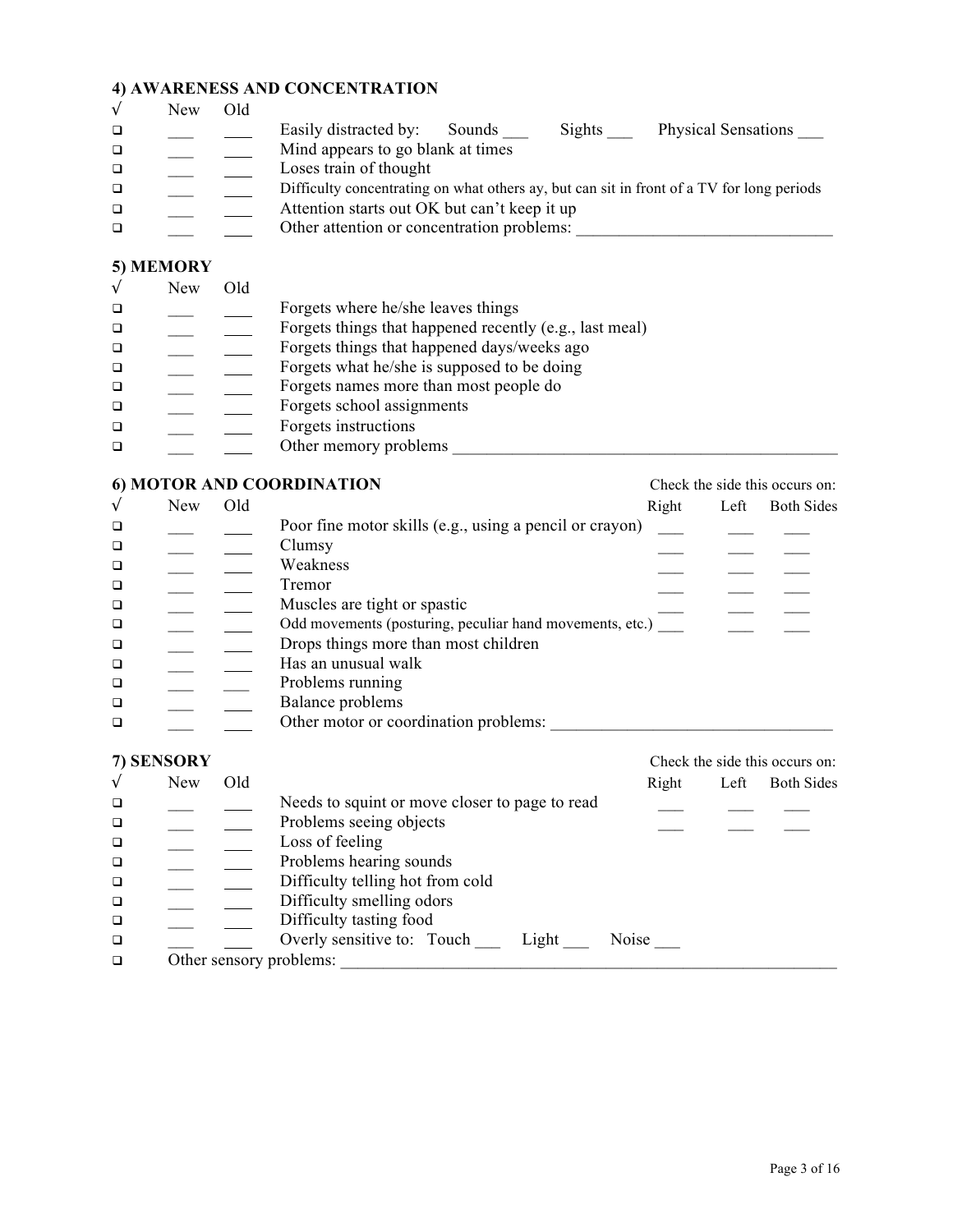## **8) PHYSICAL**

|   | New. | Old |                                             | How often? |
|---|------|-----|---------------------------------------------|------------|
| □ |      |     | Frequently complains of headaches or nausea |            |
| □ |      |     | Has dizzy spells                            |            |
| □ |      |     | Has pains in joints. Where?                 |            |
|   |      |     | <b>Excessive tiredness</b>                  |            |
| □ |      |     | Frequent urination or drinking              |            |
|   |      |     | Other physical problems:                    |            |

## **9) RELATING TO OTHERS**

| $\sqrt{ }$ | New | Old |                                                                                      |
|------------|-----|-----|--------------------------------------------------------------------------------------|
| $\Box$     |     |     | Was not cuddly as a baby                                                             |
| $\Box$     |     |     | "In a world of his or her own"                                                       |
| $\Box$     |     |     | "Clings" to people                                                                   |
| $\Box$     |     |     | Is very fearful of strangers                                                         |
| $\Box$     |     |     | Has trouble developing and maintaining friendships                                   |
| $\Box$     |     |     | Refers to acquaintances as "friends"                                                 |
| $\Box$     |     |     | Is often teased or bullied                                                           |
| □          |     |     | Does not seem to care about what other people think or feel                          |
| $\Box$     |     |     | Does not seem to understand the point of view of others                              |
| $\Box$     |     |     | Prefers play with younger children rather than peers                                 |
| $\Box$     |     |     | Plays better with older children or adults rather than peers                         |
| $\Box$     |     |     | Wants friends but has a poor grasp of the concept of friendship                      |
| $\Box$     |     |     | Prefers to be alone                                                                  |
| $\Box$     |     |     | Is aloof or distant                                                                  |
| $\Box$     |     |     | Has difficulty using eye contact, facial expressions, and gestures to augment        |
|            |     |     | verbal communication                                                                 |
| $\Box$     |     |     | Directs other children during play and is not interested in the ideas or suggestions |
|            |     |     | of others                                                                            |

## **10) BEHAVIOR**

| $\sqrt{ }$ | New | Old |                                                                                  |
|------------|-----|-----|----------------------------------------------------------------------------------|
| $\Box$     |     |     | Aggressive                                                                       |
| $\Box$     |     |     | Attached to things, not people                                                   |
| $\Box$     |     |     | Insists on doing things a certain way                                            |
| $\Box$     |     |     | Needs things to happen just as expected                                          |
| $\Box$     |     |     | Bedwetting                                                                       |
| $\Box$     |     |     | Bizarre behavior                                                                 |
| $\Box$     |     |     | Bowel movements in underwear                                                     |
| $\Box$     |     |     | Dependent                                                                        |
| $\Box$     |     |     | Depressed                                                                        |
| $\Box$     |     |     | Eating habits are poor                                                           |
| $\Box$     |     |     | Emotional                                                                        |
| $\Box$     |     |     | Fearful                                                                          |
| $\Box$     |     |     | Immature                                                                         |
| $\Box$     |     |     | Has intense interest in a certain topic                                          |
| $\Box$     |     |     | Is overly sensitive to change or disruption of routine                           |
| $\Box$     |     |     | Has limited flexibility, for example food selection, clothing or certain rituals |
| $\Box$     |     |     | Nervous                                                                          |
| $\Box$     |     |     | Nightmares, night terrors, sleepwalks                                            |
| $\Box$     |     |     | Quiet                                                                            |
| $\Box$     |     |     | Resists change                                                                   |
| $\Box$     |     |     | Risk-taking                                                                      |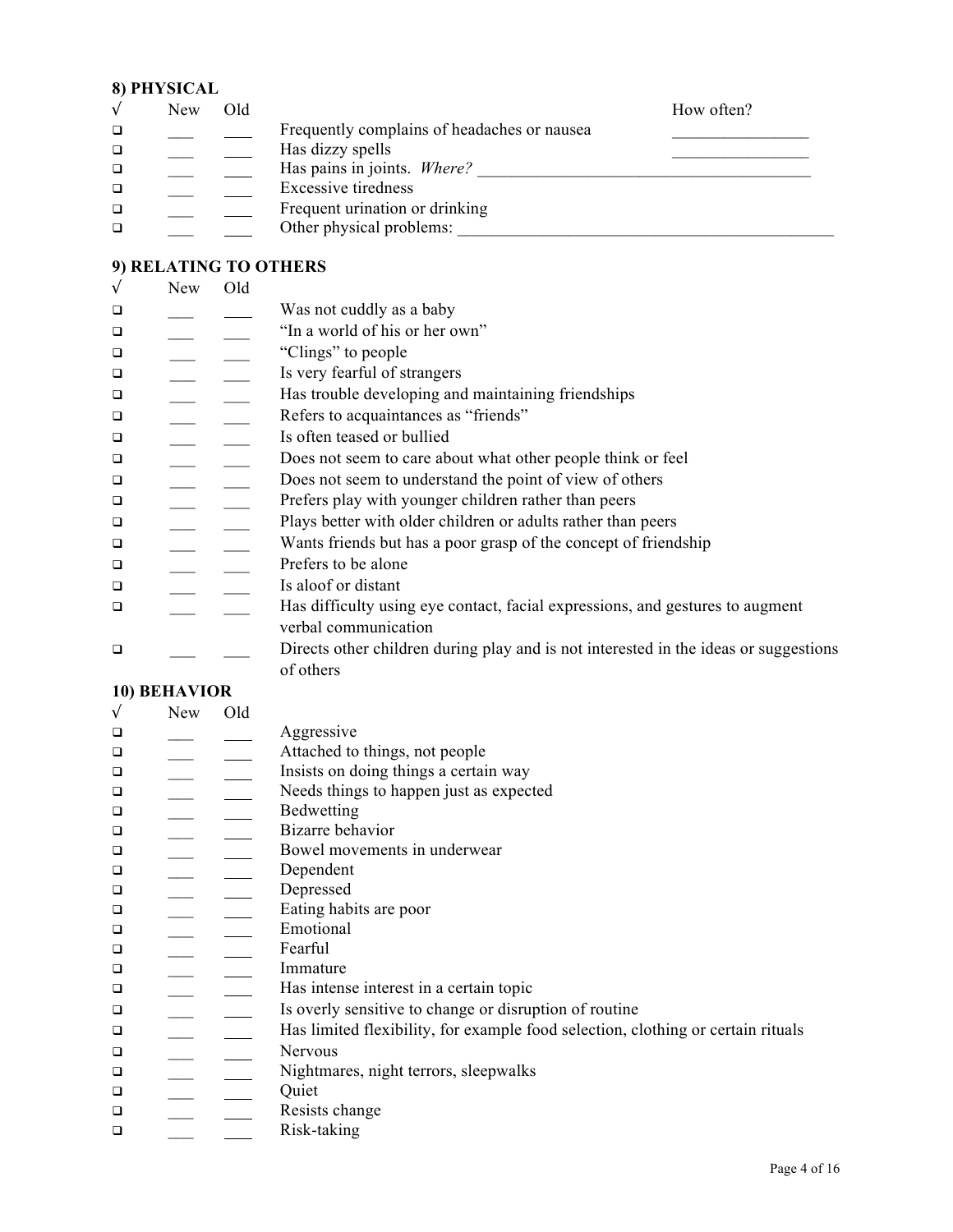| $\Box$ |  | Self-mutilates           |
|--------|--|--------------------------|
| □      |  | Self-stimulates          |
| $\Box$ |  | Shy and withdrawn        |
| $\Box$ |  | Sleeping habits are poor |
| $\Box$ |  | Swears a lot             |
| $\Box$ |  | Unmotivated              |
| □      |  | Other unusual behavior   |

## **10a) SPEECH (Pragmatics)**

|        | <b>New</b> | Old |                                                                 |
|--------|------------|-----|-----------------------------------------------------------------|
|        |            |     | Had slow speech development                                     |
| $\Box$ |            |     | Has unusual tone or pitch                                       |
| $\Box$ |            |     | Has difficulty understanding speech                             |
| $\Box$ |            |     | Seldom speaks unless prompted                                   |
| $\Box$ |            |     | Repeats words or phrases over and over                          |
| $\Box$ |            |     | Repeats questions instead of answering them                     |
| $\Box$ |            |     | Repeats dialog from movies or songs excessively                 |
| $\Box$ |            |     | Has difficulty initiating or sustaining reciprocal conversation |
| $\Box$ |            |     | Talks excessively about favorite topics                         |
| $\Box$ |            |     | Has trouble adapting to change in topic during conversation     |
|        |            |     | Often avoids looking at people when spoken to                   |
|        |            |     |                                                                 |

## **10b) RESPONSE TO SOUNDS/SPEECH**

|        | <b>New</b> | Old |                                                                                   |
|--------|------------|-----|-----------------------------------------------------------------------------------|
| $\Box$ |            |     | Often ignores sounds                                                              |
| $\Box$ |            |     | Is afraid of certain sounds                                                       |
| $\Box$ |            |     | Often ignores what is said to him or her                                          |
| $\Box$ |            |     | Seems to hear distant or soft sounds that most other people don't hear or notice  |
| $\Box$ |            |     | really likes certain sounds (music, motors, etc.)                                 |
| $\Box$ |            |     | has unpredictable response to sounds (e.g. sometimes reacts, sometimes doesn't)   |
| $\Box$ |            |     | has trouble with non-literal language, such as idioms (e.g. "Let's hit the road") |
|        |            |     |                                                                                   |

## **10C) VISUAL RESPONSE**

| $\sqrt{}$ | <b>New</b> | Old |                                                                             |
|-----------|------------|-----|-----------------------------------------------------------------------------|
| $\Box$    |            |     | Stares vacantly around the room                                             |
| $\Box$    |            |     | Likes to look at self in mirror                                             |
| $\Box$    |            |     | Likes to look at self in mirror                                             |
| $\Box$    |            |     | Stares at parts of his or her body (e.g. hands)                             |
| $\Box$    |            |     | Seems to look at things out of the corner of his or her eye and not looking |
|           |            |     | directly at them                                                            |
| $\Box$    |            |     | Plays with lights by turning them on and off repeatedly                     |
| $\Box$    |            |     | Is very interested in small parts of objects                                |
| $\Box$    |            |     | Has difficulty initiating or sustaining reciprocal conversation             |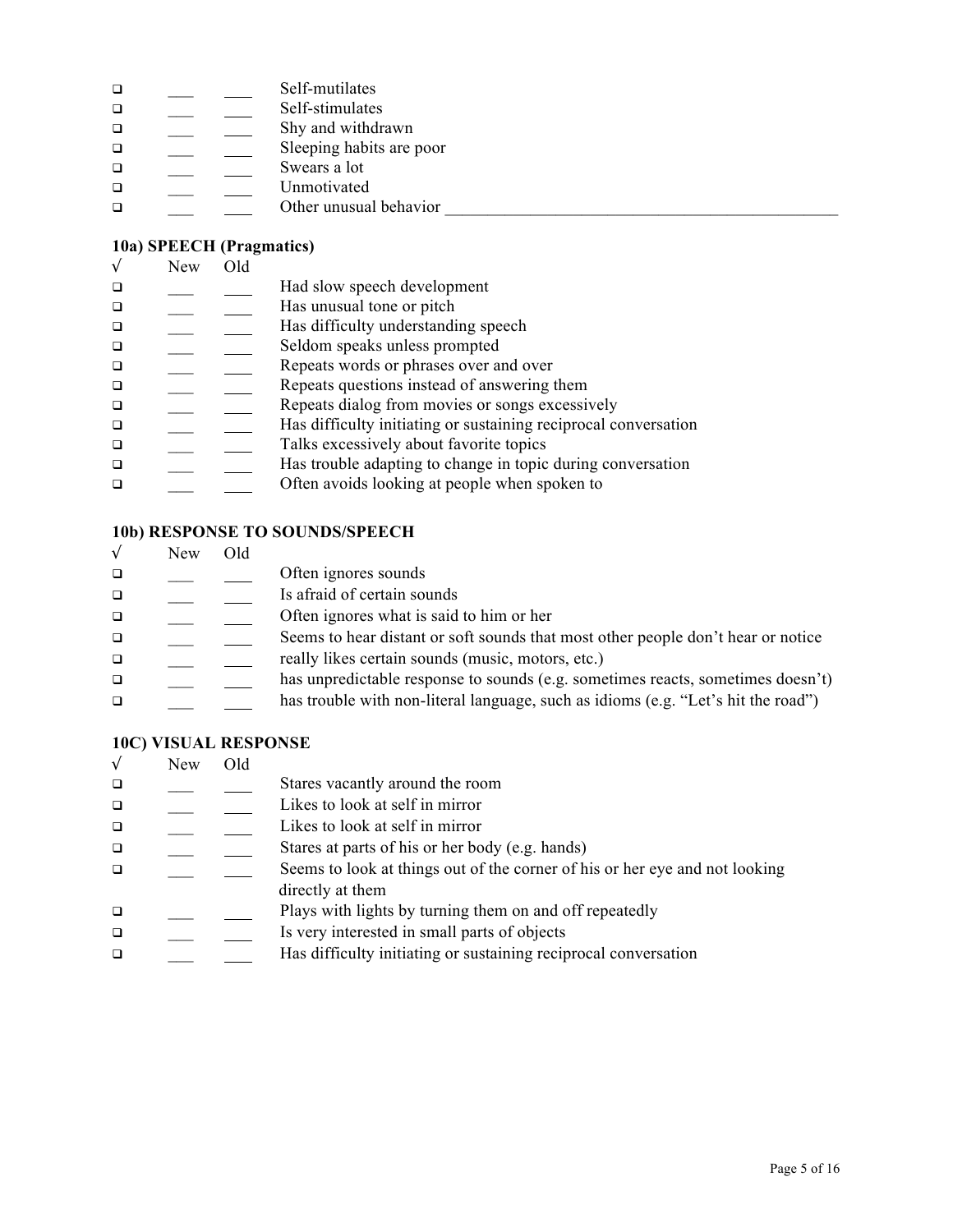| <b>past 6 months</b> . $0 =$ Never or very rarely, $1 =$ Sometimes, $2 =$ Often. $3 =$ Very Often or almost Always                                         |                  |              |                |                         |
|------------------------------------------------------------------------------------------------------------------------------------------------------------|------------------|--------------|----------------|-------------------------|
| Fails to give close attention to details or makes careless mistakes in<br>schoolwork (i.e., overlooks or misses details, work is inaccurate)               | $\mathbf{0}$     | $\mathbf{1}$ | $\overline{2}$ | 3                       |
| Has difficulty sustaining attention in tasks or play activities (has difficulty<br>remaining focused during conversations or lengthy reading)              | $\mathbf{0}$     | $\mathbf{1}$ | $\overline{2}$ | $\overline{3}$          |
| Does not seem to listen when spoken to directly                                                                                                            | $\overline{0}$   | $\mathbf{1}$ | $\overline{2}$ | $\overline{3}$          |
| Does not follow through on instructions and fails to finish school work or<br>chores (e.g., starts tasks but quickly loses focus or is easily sidetracked) | $\boldsymbol{0}$ | $\mathbf{1}$ | 2              | 3                       |
| Has difficulty organizing tasks and activities (messy/disorganized work, poor<br>time management)                                                          | $\boldsymbol{0}$ | $\mathbf{1}$ | $\overline{2}$ | 3                       |
| Avoids tasks (e.g., schoolwork, homework) that require mental effort                                                                                       | $\boldsymbol{0}$ | $\mathbf{1}$ | 2              | 3                       |
| Loses things necessary for tasks or activities (school materials, pencils, etc)                                                                            | $\boldsymbol{0}$ | $\mathbf{1}$ | $\overline{2}$ | 3                       |
| Is easily distracted by extraneous stimuli                                                                                                                 | $\overline{0}$   | $\mathbf{1}$ | 2              | 3                       |
| Is forgetful in daily activities                                                                                                                           | $\boldsymbol{0}$ | $\mathbf{1}$ | 2              | 3                       |
| Fidgets with or taps hands or feet or squirms in seat                                                                                                      | $\theta$         | $\mathbf{1}$ | $\overline{2}$ | $\overline{3}$          |
| Leaves seat in classroom or in other situations in which remaining seated is<br>expected                                                                   | $\boldsymbol{0}$ | $\mathbf{1}$ | $\overline{2}$ | 3                       |
| Runs about or climbs excessively in situations in which it is inappropriate                                                                                | $\theta$         | $\mathbf{1}$ | $\overline{2}$ | 3                       |
| Has difficulty playing or engaging in leisure activities quietly                                                                                           | $\boldsymbol{0}$ | $\mathbf{1}$ | $\overline{2}$ | $\mathfrak{Z}$          |
| Is "on the go" or acts as if "driven by a motor" (Unable to be or<br>uncomfortable being still for extended time in classroom, restaurants, meals)         | $\overline{0}$   | $\mathbf{1}$ | $\overline{2}$ | 3                       |
| Talks excessively                                                                                                                                          | $\boldsymbol{0}$ | $\mathbf{1}$ | $\overline{2}$ | 3                       |
| Blurts out answers before questions have been completed                                                                                                    | $\theta$         | 1            | 2              | 3                       |
| Has difficulty awaiting turn                                                                                                                               | $\mathbf{0}$     | $\mathbf{1}$ | $\overline{2}$ | 3                       |
| Interrupts or intrudes on others                                                                                                                           | $\boldsymbol{0}$ | $\mathbf{1}$ | 2              | 3                       |
| Loses temper                                                                                                                                               | $\mathbf{0}$     | $\mathbf{1}$ | $\overline{2}$ | $\overline{3}$          |
| Argues with adults                                                                                                                                         | $\overline{0}$   | $\mathbf{1}$ | $\overline{2}$ | 3                       |
| Actively defies or refuses to comply with adults' requests or rules                                                                                        | $\boldsymbol{0}$ | $\mathbf{1}$ | $\overline{2}$ | 3                       |
| Deliberately annoys people                                                                                                                                 | $\theta$         | 1            | $\sqrt{2}$     | $\mathfrak{Z}$          |
| Blames others for his/her mistakes or misbehavior                                                                                                          | $\overline{0}$   | $\mathbf{1}$ | $\overline{2}$ | $\overline{\mathbf{3}}$ |
| Is touchy or easily annoyed by others                                                                                                                      | $\theta$         | $\mathbf{1}$ | $\overline{2}$ | 3                       |
| Is angry and resentful                                                                                                                                     | $\overline{0}$   | 1            | $\overline{2}$ | 3                       |
| Is spiteful or vindictive                                                                                                                                  | $\boldsymbol{0}$ | 1            | $\overline{2}$ | 3                       |

Below, circle the number that best describes your child's behavior and has been present for at least the

Does your child's teacher describe any of the following as significant classroom problems?

| Easily distracted                             | Doesn't sit still in his/her seat |
|-----------------------------------------------|-----------------------------------|
| Frequently gets up and walks around classroom | Doesn't want to be called on      |
| Shouts out                                    | Won't wait his/her turn           |
| Doesn't cooperate well in group activities    | Difficulty sustaining attention   |

Is spiteful or vindictive  $0 \t 1 \t 2 \t 3$ 

Difficulty shifting from one activity to another Typically does better in one to one setting

\_\_\_Doesn't respect the rights of others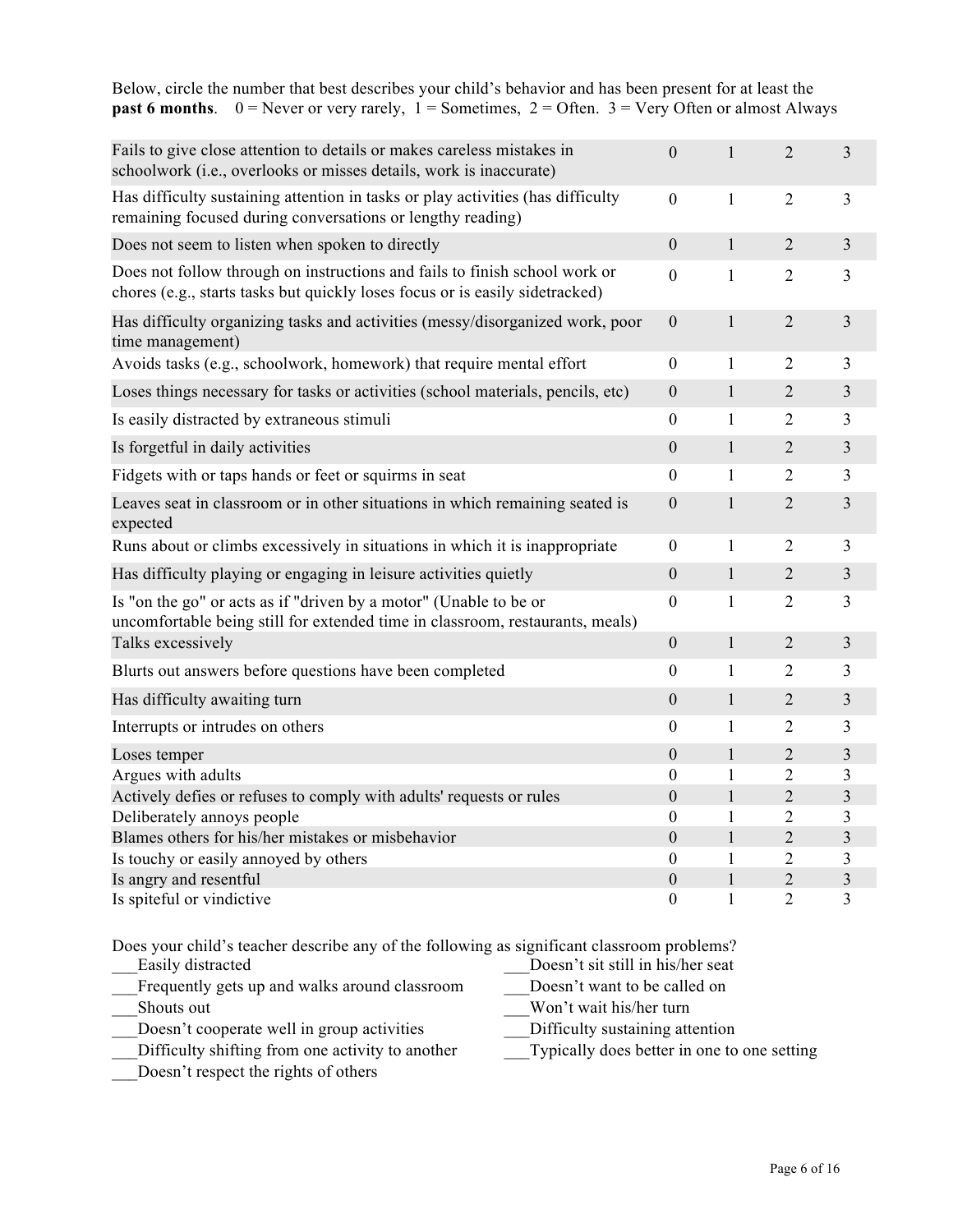Additionally, has the child engaged in any of the following over the last 12 months

| Steals things without people knowing on several occasions<br>Often runs away from his parents' home and stays away overnight<br><b>Committee</b><br>Easily lies to others<br>Fire setting<br>$\frac{1}{1}$<br>Doesn't go to school<br>Breaks into other people's property<br>$\mathcal{L}^{\text{max}}$ , and $\mathcal{L}^{\text{max}}$<br>Destroys other people's property in some manner other than by fire<br>$\overline{\phantom{a}}$<br>Is cruel to animals<br>$\mathcal{L}^{\text{max}}$ , and $\mathcal{L}^{\text{max}}$<br>Has forcible sexual relations with others<br>$\overline{\phantom{a}}$<br>When fighting, has used a weapon on more than one occasion |                        |                                                                                                                                                                                     |          |
|-------------------------------------------------------------------------------------------------------------------------------------------------------------------------------------------------------------------------------------------------------------------------------------------------------------------------------------------------------------------------------------------------------------------------------------------------------------------------------------------------------------------------------------------------------------------------------------------------------------------------------------------------------------------------|------------------------|-------------------------------------------------------------------------------------------------------------------------------------------------------------------------------------|----------|
| Starts fights with others<br>$\overline{\phantom{a}}$<br>Will steal directly from people<br>Is cruel to other people                                                                                                                                                                                                                                                                                                                                                                                                                                                                                                                                                    |                        |                                                                                                                                                                                     |          |
| 10) Overall, the child's symptoms have developed:                                                                                                                                                                                                                                                                                                                                                                                                                                                                                                                                                                                                                       | Slowly                 |                                                                                                                                                                                     | Quickly  |
| 11) The symptoms occur:                                                                                                                                                                                                                                                                                                                                                                                                                                                                                                                                                                                                                                                 |                        | Occasionally                                                                                                                                                                        | Often    |
| 12) Over the past 6 months the symptoms have:                                                                                                                                                                                                                                                                                                                                                                                                                                                                                                                                                                                                                           |                        | Stayed about the same                                                                                                                                                               | Worsened |
| <b>PREGNANCY</b><br>13) Mother's age at birth:<br>14) Before the pregnancy, what medications (prescribed or over-the-counter) did the mother take?                                                                                                                                                                                                                                                                                                                                                                                                                                                                                                                      | Father's age at birth: |                                                                                                                                                                                     |          |
| 15) While pregnant, what medications (prescribed or over-the-counter) did the mother take?<br>List all medications used: List all medications used:                                                                                                                                                                                                                                                                                                                                                                                                                                                                                                                     |                        |                                                                                                                                                                                     |          |
| 16) How often did the mother see her doctor during the pregnancy?<br>Regularly (as scheduled by the doctor) Rarely Not at all Regularly (as scheduled by the doctor) Rarely                                                                                                                                                                                                                                                                                                                                                                                                                                                                                             |                        |                                                                                                                                                                                     |          |
| 17) During the pregnancy, which of the following did the mother use?<br>Alcohol                                                                                                                                                                                                                                                                                                                                                                                                                                                                                                                                                                                         |                        | <b>Amount and Daily Frequency</b>                                                                                                                                                   |          |
| Caffeine (coffee, colas, etc.)<br>Marijuana<br>Recreational drugs (cocaine, heroin, etc.)<br>Tobacco                                                                                                                                                                                                                                                                                                                                                                                                                                                                                                                                                                    |                        | <u> 1989 - Johann Barbara, martxa al III-lea (h. 1989).</u><br><u> 1980 - Johann John Stone, mars eta bat eta bat eta bat eta bat eta bat eta bat eta bat eta bat eta bat eta b</u> |          |
| 18) During pregnancy, the mothers diet was:                                                                                                                                                                                                                                                                                                                                                                                                                                                                                                                                                                                                                             |                        | Good Poor                                                                                                                                                                           |          |
| 19) The mother's general physical health during the pregnancy was: Good _______ Poor _____<br>If poor, explain:                                                                                                                                                                                                                                                                                                                                                                                                                                                                                                                                                         |                        |                                                                                                                                                                                     |          |
| 20) About how much weight did the mother gain while she was pregnant? lbs.                                                                                                                                                                                                                                                                                                                                                                                                                                                                                                                                                                                              |                        |                                                                                                                                                                                     |          |
| 21) During this pregnancy, check all the mother had:<br>Accident                                                                                                                                                                                                                                                                                                                                                                                                                                                                                                                                                                                                        |                        |                                                                                                                                                                                     |          |

Bleeding (severe or frequent spotting)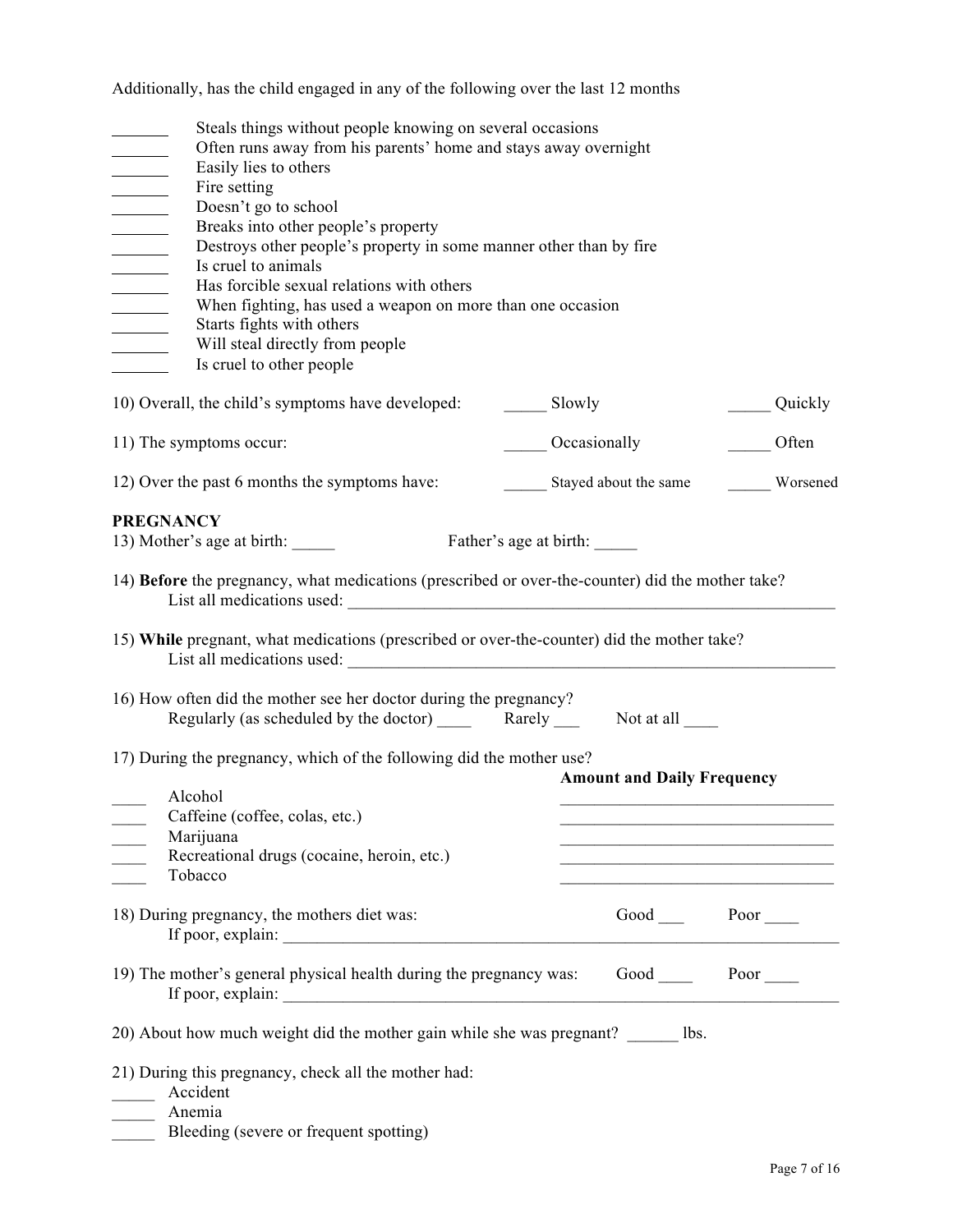34) If the father or mother noticed anything unusual when they first saw the baby, describe:

 $\mathcal{L}_\text{max} = \mathcal{L}_\text{max} = \mathcal{L}_\text{max} = \mathcal{L}_\text{max} = \mathcal{L}_\text{max} = \mathcal{L}_\text{max} = \mathcal{L}_\text{max} = \mathcal{L}_\text{max} = \mathcal{L}_\text{max} = \mathcal{L}_\text{max} = \mathcal{L}_\text{max} = \mathcal{L}_\text{max} = \mathcal{L}_\text{max} = \mathcal{L}_\text{max} = \mathcal{L}_\text{max} = \mathcal{L}_\text{max} = \mathcal{L}_\text{max} = \mathcal{L}_\text{max} = \mathcal{$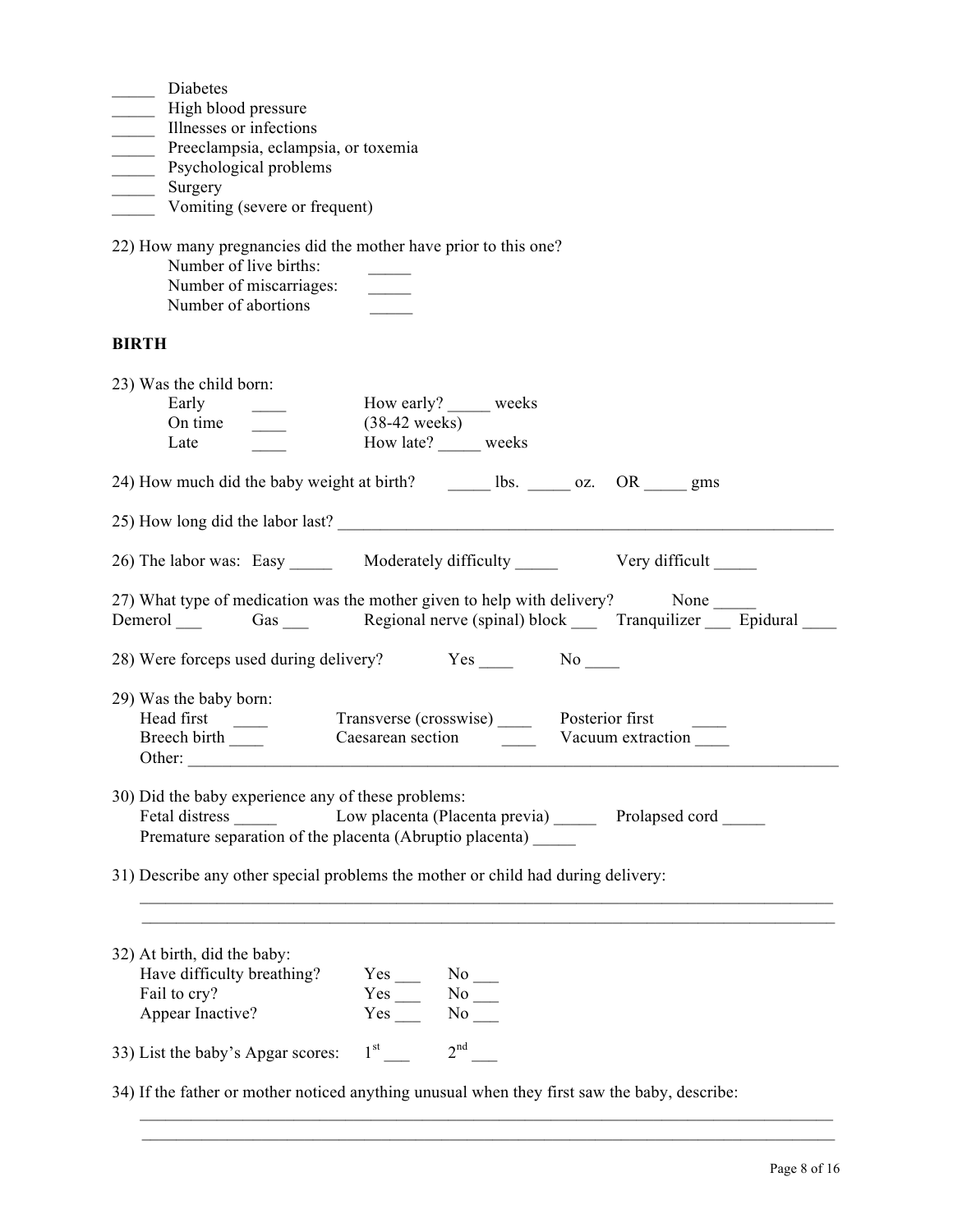35) If the baby was born with any problems (congenital defects, large or small head, blue baby, bleeding in brain, etc.), describe: \_\_\_\_\_\_\_\_\_\_\_\_\_\_\_\_\_\_\_\_\_\_\_\_\_\_\_\_\_\_\_\_\_\_\_\_\_\_\_\_\_\_\_\_\_\_\_\_\_\_\_\_\_\_\_\_\_\_\_\_\_\_\_\_\_

\_\_\_\_\_\_\_\_\_\_\_\_\_\_\_\_\_\_\_\_\_\_\_\_\_\_\_\_\_\_\_\_\_\_\_\_\_\_\_\_\_\_\_\_\_\_\_\_\_\_\_\_\_\_\_\_\_\_\_\_\_\_\_\_\_\_\_\_\_\_\_\_\_\_\_\_\_\_\_\_\_

|                          |                                                        |                      | 36) Describe any special problems that the baby had in the first few days or weeks following birth:                                                                                                                                                                                                                                                                                                                   |      |
|--------------------------|--------------------------------------------------------|----------------------|-----------------------------------------------------------------------------------------------------------------------------------------------------------------------------------------------------------------------------------------------------------------------------------------------------------------------------------------------------------------------------------------------------------------------|------|
|                          |                                                        |                      | 37) Describe any special care, treatment, or equipment the child was given after birth:                                                                                                                                                                                                                                                                                                                               |      |
|                          | 38) How long did the baby stay in the hospital?        |                      |                                                                                                                                                                                                                                                                                                                                                                                                                       |      |
|                          | DEVELOPMENTAL HISTORY                                  |                      |                                                                                                                                                                                                                                                                                                                                                                                                                       |      |
|                          |                                                        |                      | 39) For each area, indicate the child's development by circling one description. The "Average" period is<br>only a rough idea of what is average since every developmental milestone actually involves a range of<br>several months (e.g., walking occurs approximately 9-18 months of age). Circle "Early" or "Late"<br>only if you are sure the child's development was different from that of most other children. |      |
|                          | <b>GROSS MOTOR SKILLS</b>                              |                      |                                                                                                                                                                                                                                                                                                                                                                                                                       |      |
| Crawled                  |                                                        | Early                | Average (6-9 months)                                                                                                                                                                                                                                                                                                                                                                                                  | Late |
|                          | Walked alone (2-3 steps)                               | Early                | Average (9-18 months)                                                                                                                                                                                                                                                                                                                                                                                                 | Late |
|                          | Pedals a tricycle                                      | Early                | Average (32-26 months)                                                                                                                                                                                                                                                                                                                                                                                                | Late |
| <b>LANGUAGE</b>          |                                                        |                      |                                                                                                                                                                                                                                                                                                                                                                                                                       |      |
|                          | Followed simple commands                               | Early                | Average (12-18 months)                                                                                                                                                                                                                                                                                                                                                                                                | Late |
|                          | Used single-word                                       | Early                | Average (12-24 months)                                                                                                                                                                                                                                                                                                                                                                                                | Late |
| Said phrases             |                                                        | Early                | Average (24-36 months)                                                                                                                                                                                                                                                                                                                                                                                                | Late |
|                          | Names primary colors                                   | Early                | Average (36 to 48 months)                                                                                                                                                                                                                                                                                                                                                                                             | Late |
| <b>ADAPTIVE</b>          |                                                        |                      |                                                                                                                                                                                                                                                                                                                                                                                                                       |      |
| Toilet trained           |                                                        | Early                | Average (13-36 months)                                                                                                                                                                                                                                                                                                                                                                                                | Late |
|                          | Feeds self with spoon                                  | Early                | Average (21-24 months)                                                                                                                                                                                                                                                                                                                                                                                                | Late |
|                          | Takes off open shirt/coat                              | Early                | Average (18-24 months)                                                                                                                                                                                                                                                                                                                                                                                                | Late |
|                          | 40) List any other significant developmental problems: |                      |                                                                                                                                                                                                                                                                                                                                                                                                                       |      |
|                          |                                                        |                      |                                                                                                                                                                                                                                                                                                                                                                                                                       |      |
| Early $\frac{1}{2}$      | 41) Overall, the child's development was:              |                      | Average Late                                                                                                                                                                                                                                                                                                                                                                                                          |      |
|                          | Neck Trunk Legs Arms                                   |                      | 42) As an infant or toddler, did the child have poor muscle control (i.e., weakness) of the:                                                                                                                                                                                                                                                                                                                          |      |
|                          | $Yes \_\_ No \_\_$                                     |                      | 43) As an infant or toddler, did the child's muscles seem to be unusually tight or stiff?<br>If yes, describe:                                                                                                                                                                                                                                                                                                        |      |
| 44) Toilet training was: |                                                        | Easy $\_\_\_\_\_\_\$ | Difficult_                                                                                                                                                                                                                                                                                                                                                                                                            |      |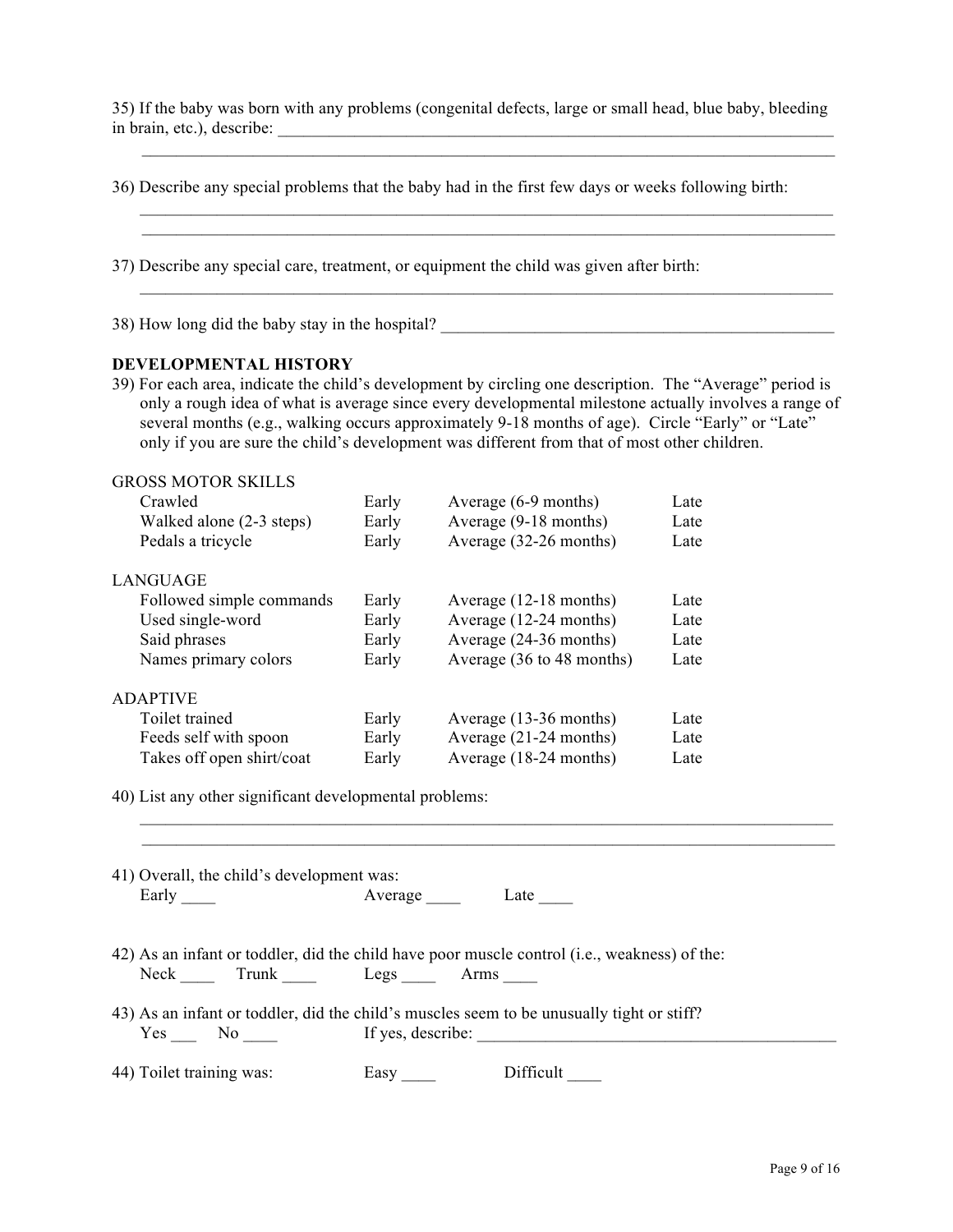45) As an infant, to a significant degree, were any of the following present during the first two years of life?

| Did not enjoy cuddling                  | Poor eye contact               |  |
|-----------------------------------------|--------------------------------|--|
| Was not calmed by being held or stroked | Twitching                      |  |
| Difficult to comfort                    | Withdrawn behavior             |  |
| Colic                                   | Destructive behavior           |  |
| <b>Excessive restlessness</b>           | Unable to separate from parent |  |
| Poor sleep                              | Eating problems                |  |
| Head banging                            | Excessive crying               |  |
| Difficult nursing                       |                                |  |

46) Please rate the following behaviors as you child appeared during infancy and toddlerhood: Activity Level – How active has your child been from an early age?

 $D$  istractibility – How well did your child pay attention?

 $\overline{\text{Adaptability} - \text{How well did your child deal with transition and change?}}$ 

Approach/Withdrawal – How well did your child respond to new things (i.e. people and places)?

 $\mathcal{L}_\mathcal{L} = \mathcal{L}_\mathcal{L} = \mathcal{L}_\mathcal{L} = \mathcal{L}_\mathcal{L} = \mathcal{L}_\mathcal{L} = \mathcal{L}_\mathcal{L} = \mathcal{L}_\mathcal{L} = \mathcal{L}_\mathcal{L} = \mathcal{L}_\mathcal{L} = \mathcal{L}_\mathcal{L} = \mathcal{L}_\mathcal{L} = \mathcal{L}_\mathcal{L} = \mathcal{L}_\mathcal{L} = \mathcal{L}_\mathcal{L} = \mathcal{L}_\mathcal{L} = \mathcal{L}_\mathcal{L} = \mathcal{L}_\mathcal{L}$ 

 $\mathcal{L}_\text{max} = \mathcal{L}_\text{max} = \mathcal{L}_\text{max} = \mathcal{L}_\text{max} = \mathcal{L}_\text{max} = \mathcal{L}_\text{max} = \mathcal{L}_\text{max} = \mathcal{L}_\text{max} = \mathcal{L}_\text{max} = \mathcal{L}_\text{max} = \mathcal{L}_\text{max} = \mathcal{L}_\text{max} = \mathcal{L}_\text{max} = \mathcal{L}_\text{max} = \mathcal{L}_\text{max} = \mathcal{L}_\text{max} = \mathcal{L}_\text{max} = \mathcal{L}_\text{max} = \mathcal{$ 

 $\mathcal{L}_\text{max} = \mathcal{L}_\text{max} = \mathcal{L}_\text{max} = \mathcal{L}_\text{max} = \mathcal{L}_\text{max} = \mathcal{L}_\text{max} = \mathcal{L}_\text{max} = \mathcal{L}_\text{max} = \mathcal{L}_\text{max} = \mathcal{L}_\text{max} = \mathcal{L}_\text{max} = \mathcal{L}_\text{max} = \mathcal{L}_\text{max} = \mathcal{L}_\text{max} = \mathcal{L}_\text{max} = \mathcal{L}_\text{max} = \mathcal{L}_\text{max} = \mathcal{L}_\text{max} = \mathcal{$ 

 $\mathcal{L}_\text{max} = \mathcal{L}_\text{max} = \mathcal{L}_\text{max} = \mathcal{L}_\text{max} = \mathcal{L}_\text{max} = \mathcal{L}_\text{max} = \mathcal{L}_\text{max} = \mathcal{L}_\text{max} = \mathcal{L}_\text{max} = \mathcal{L}_\text{max} = \mathcal{L}_\text{max} = \mathcal{L}_\text{max} = \mathcal{L}_\text{max} = \mathcal{L}_\text{max} = \mathcal{L}_\text{max} = \mathcal{L}_\text{max} = \mathcal{L}_\text{max} = \mathcal{L}_\text{max} = \mathcal{$ 

 $\mathcal{L}_\text{max} = \mathcal{L}_\text{max} = \mathcal{L}_\text{max} = \mathcal{L}_\text{max} = \mathcal{L}_\text{max} = \mathcal{L}_\text{max} = \mathcal{L}_\text{max} = \mathcal{L}_\text{max} = \mathcal{L}_\text{max} = \mathcal{L}_\text{max} = \mathcal{L}_\text{max} = \mathcal{L}_\text{max} = \mathcal{L}_\text{max} = \mathcal{L}_\text{max} = \mathcal{L}_\text{max} = \mathcal{L}_\text{max} = \mathcal{L}_\text{max} = \mathcal{L}_\text{max} = \mathcal{$ 

 $\mathcal{L}_\text{max} = \mathcal{L}_\text{max} = \mathcal{L}_\text{max} = \mathcal{L}_\text{max} = \mathcal{L}_\text{max} = \mathcal{L}_\text{max} = \mathcal{L}_\text{max} = \mathcal{L}_\text{max} = \mathcal{L}_\text{max} = \mathcal{L}_\text{max} = \mathcal{L}_\text{max} = \mathcal{L}_\text{max} = \mathcal{L}_\text{max} = \mathcal{L}_\text{max} = \mathcal{L}_\text{max} = \mathcal{L}_\text{max} = \mathcal{L}_\text{max} = \mathcal{L}_\text{max} = \mathcal{$ 

Mood – What was your child's basic mood?

Regularity – How predictable was your child in patterns of sleep, appetite, routines, etc.?

#### **Adaptive Skills**

| N <sub>0</sub> | Yes |
|----------------|-----|
| N <sub>0</sub> | Yes |
| N <sub>0</sub> | Yes |
| N0             | Yes |
| N <sub>0</sub> | Yes |
| No             | Yes |
| Nο             | Yes |
|                |     |

Has the child ever lost skills, which at one time he or she was able to perform? No Yes If yes, please explain:

| When your child is disruptive or misbehaves, what steps are you likely to take to deal with the problem? |                                                                         |                     |                 |     |  |  |  |
|----------------------------------------------------------------------------------------------------------|-------------------------------------------------------------------------|---------------------|-----------------|-----|--|--|--|
| Loss of allowance / privileges<br>Time out                                                               |                                                                         | Physical punishment | Yelling         |     |  |  |  |
| Ignoring                                                                                                 | Grounding                                                               |                     | Other, describe |     |  |  |  |
|                                                                                                          | Who is mainly in charge of discipline?                                  |                     |                 |     |  |  |  |
|                                                                                                          | What do you find most difficult about raising your child?               |                     |                 |     |  |  |  |
|                                                                                                          |                                                                         |                     |                 |     |  |  |  |
| <b>HEALTH HISTORY</b>                                                                                    |                                                                         |                     |                 |     |  |  |  |
|                                                                                                          | 47) Did the child have a good appetite as a baby?                       |                     | Yes             | No. |  |  |  |
|                                                                                                          | 48) Did the child fail to gain weight steadily as a baby?<br>Yes<br>No. |                     |                 |     |  |  |  |
| 49) List the baby's illnesses or physical problems during the first year:                                |                                                                         |                     |                 |     |  |  |  |
|                                                                                                          |                                                                         |                     |                 |     |  |  |  |

50) Has the child had a temperature of 104°F (40°C) or higher for more than a few hours?  $Yes \_\_$  No  $\_\_$  If yes, what age(s)?  $\_\_$  and how long did it last?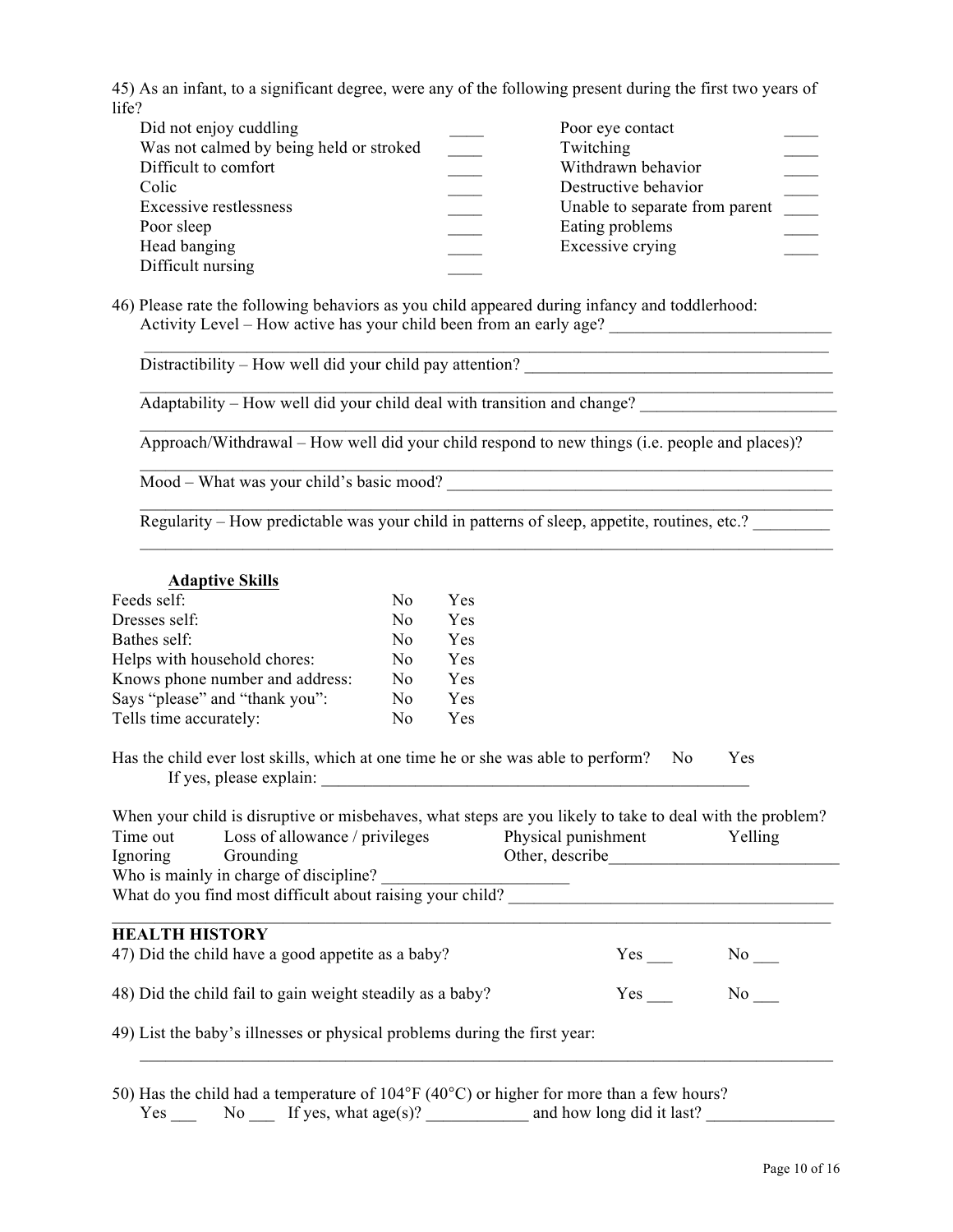| 51) Has the child ever been hit hard on the head or suffered a head injury?<br>How did it happen?<br>What problems did the child have (physical or mental) afterwards?                                                                                                                                                                                                                                                                                                                                                                                                                                                                                    | $Yes$ <sub>—</sub><br>$No$ <sub>___</sub><br>No No                                                                                   |
|-----------------------------------------------------------------------------------------------------------------------------------------------------------------------------------------------------------------------------------------------------------------------------------------------------------------------------------------------------------------------------------------------------------------------------------------------------------------------------------------------------------------------------------------------------------------------------------------------------------------------------------------------------------|--------------------------------------------------------------------------------------------------------------------------------------|
| 52) Has the child been diagnoses with seizures or epilepsy?<br>If yes, which type? Partial seizure _______ Generalized seizure _______<br>If medication is used, what medication(s)?                                                                                                                                                                                                                                                                                                                                                                                                                                                                      | Unclassified type ____                                                                                                               |
| Has the child ever had a bad reaction to this medicine?                                                                                                                                                                                                                                                                                                                                                                                                                                                                                                                                                                                                   | $Yes$ <sub>___</sub><br>$No$ <sub>—</sub>                                                                                            |
|                                                                                                                                                                                                                                                                                                                                                                                                                                                                                                                                                                                                                                                           | $\overline{No}$<br>Yes                                                                                                               |
| 53) Was the child ever in the hospital for an accident, injury, or operation? Yes                                                                                                                                                                                                                                                                                                                                                                                                                                                                                                                                                                         | No                                                                                                                                   |
| 54) Has the child ever swallowed any poison, non-food, or drug accidentally? Yes<br>If yes, what $age(s)?$ What happened?<br>55) Did the child have frequent ear infections?                                                                                                                                                                                                                                                                                                                                                                                                                                                                              | No<br>$Yes$ <sub>___</sub><br>$No$ <sub>___</sub>                                                                                    |
| If yes, what $age(s)?$ How often and severe?                                                                                                                                                                                                                                                                                                                                                                                                                                                                                                                                                                                                              |                                                                                                                                      |
| 56) Please check all the following diseases or conditions the child has ever had:<br>Cerebral Palsy<br>Jaundice<br>Allergies<br>$\frac{1}{2}$<br>Anemia<br>Chicken Pox ______<br>Colds (excessive) _____ Leukemia _________Pneumonia<br>Asthma<br>Bleeding disorder ______<br>Encephalitis ________ Lung Disorder ______ Scarlet fever<br>Blood disorder<br>$\frac{1}{2}$<br>Measles<br>Brain disorder<br>Enzyme deficiency ____<br>$\frac{1}{2}$<br>$\mathcal{L}^{\text{max}}$<br>Meningitis<br>Genetic disorder<br>Broken bones<br>Heart disorder<br>Cancer<br>Tics (eye blinking, sniffing, and repetitive movement)<br>Eye problems<br>Other problems | <b>Mumps</b><br>Kidney Disorder ____ Oxygen deprivation<br>Tuberculosis<br>Venereal disease<br>Metabolic disorder ___ Whooping cough |
| 57) As the child has been growing up, he/she has been sick:                                                                                                                                                                                                                                                                                                                                                                                                                                                                                                                                                                                               | Not much at all                                                                                                                      |
| 58) List all the medications the child takes now:<br>Medication<br>How often?<br>Dosage                                                                                                                                                                                                                                                                                                                                                                                                                                                                                                                                                                   | What for?                                                                                                                            |
| the control of the control of the control of the control of<br>the control of the control of the<br><u> 1989 - Johann Barnett, fransk politik (d. 1989)</u><br>the contract of the contract of the contract of the<br>59) Does the child?<br>Wear glasses?<br>$No$ <sub>—</sub><br>$Yes$ <sub>—</sub><br>Use a hearing aid?<br>No                                                                                                                                                                                                                                                                                                                         | (Farsighted Nearsighted Other )                                                                                                      |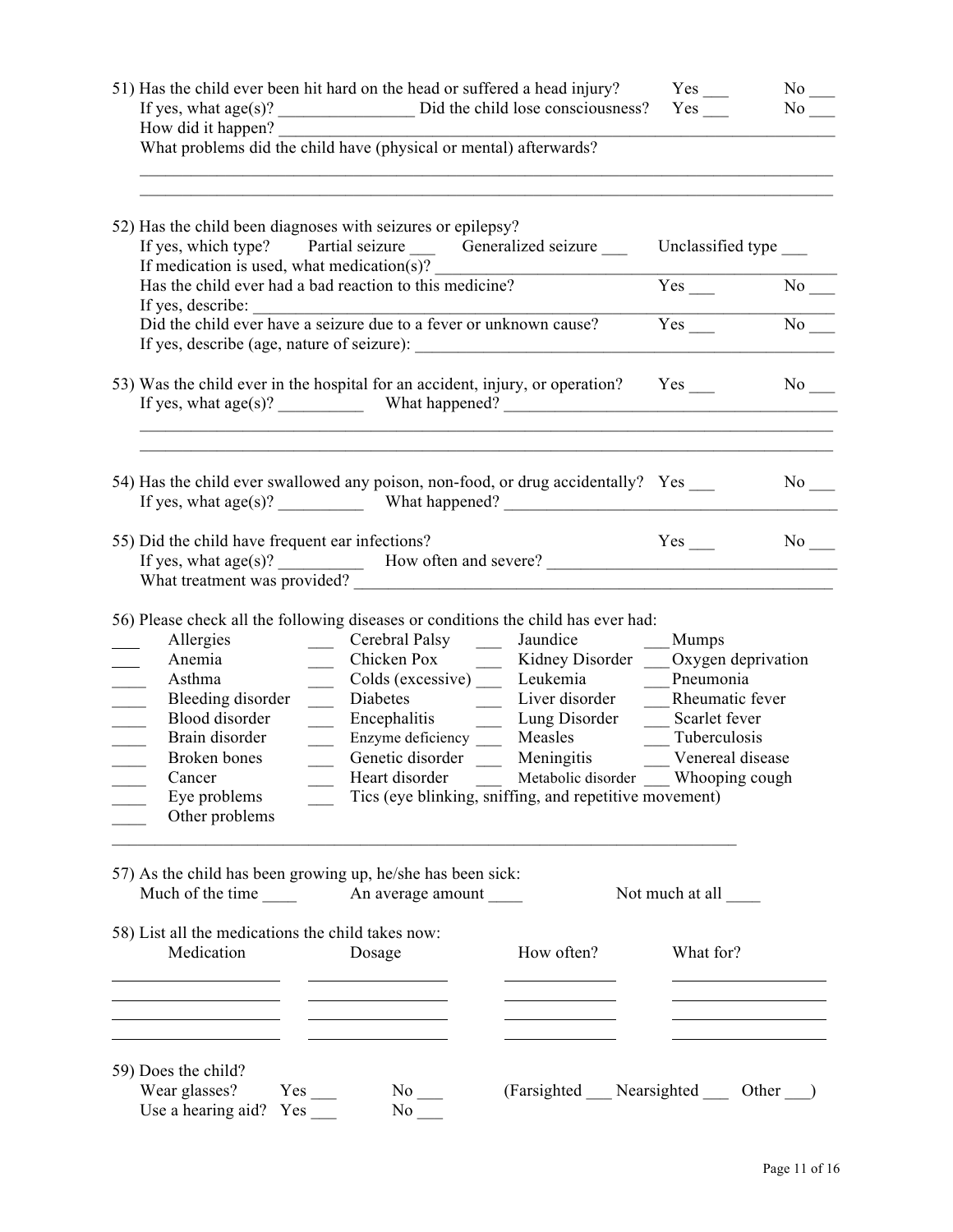| 60) Within the past year has the child had:                                                                                              |                                                                                                                                                                                         |  | <b>RESULTS</b>                                                                                                                                                                                                                                                                                                |  |
|------------------------------------------------------------------------------------------------------------------------------------------|-----------------------------------------------------------------------------------------------------------------------------------------------------------------------------------------|--|---------------------------------------------------------------------------------------------------------------------------------------------------------------------------------------------------------------------------------------------------------------------------------------------------------------|--|
|                                                                                                                                          |                                                                                                                                                                                         |  |                                                                                                                                                                                                                                                                                                               |  |
|                                                                                                                                          |                                                                                                                                                                                         |  |                                                                                                                                                                                                                                                                                                               |  |
| 61) What is the child's: Height: $f(x) = f(x)$ in.                                                                                       |                                                                                                                                                                                         |  | $Weight:$ 1bs.                                                                                                                                                                                                                                                                                                |  |
| 62) When was the child's last medical checkup?                                                                                           |                                                                                                                                                                                         |  |                                                                                                                                                                                                                                                                                                               |  |
| 63) What therapies have been provided to the child?<br>_____ Occupational therapy<br>Physical therapy<br>Speech therapy<br>Other therapy | _____ Psychological therapy, counseling, or cognitive rehabilitation                                                                                                                    |  | No therapies                                                                                                                                                                                                                                                                                                  |  |
| <b>FAMILY HISTORY</b><br>64) The child lives with:<br>Other placement<br>family and nonfamily members)                                   |                                                                                                                                                                                         |  | Biological parent(s) only<br>Biological parent and other<br>Moptive parents<br>Moptive parents<br>Moptive parents<br>Moptive parents<br>Mostronal care<br>Please list all the people currently living in the home with the child and their relation to the child (include                                     |  |
|                                                                                                                                          |                                                                                                                                                                                         |  |                                                                                                                                                                                                                                                                                                               |  |
| 65) The family's income is:<br>b. Her age?                                                                                               |                                                                                                                                                                                         |  | under \$10,000 	 \$10,000-29,999 	 \$30,000-50,000 	 over \$50,000 	 _                                                                                                                                                                                                                                        |  |
|                                                                                                                                          | d. Her occupation?<br>e. Does she live in the same house as the child? Yes ______<br>f. How often does she see the child?<br>h. During school, did the mother have:<br>Medical problems |  | If mother works outside the home, how may hours and what days<br>$N_0$ <sub>_____</sub><br>g. How involved is the mother in the child's upbringing? Very __ Somewhat __Not at all __<br><u> 1989 - Johann Barn, mars ann an t-Amhain an t-Amhain an t-Amhain an t-Amhain an t-Amhain an t-Amhain an t-Amh</u> |  |
|                                                                                                                                          |                                                                                                                                                                                         |  |                                                                                                                                                                                                                                                                                                               |  |
| b. His age?                                                                                                                              |                                                                                                                                                                                         |  | 67) What is the name of the child's biological father?<br>a. Is he living? Yes ___No _____ If deceased, explain: __________________________<br>c. What is his level of education?<br>d. His occupation?<br>If father works outside the home, how may hours and what days                                      |  |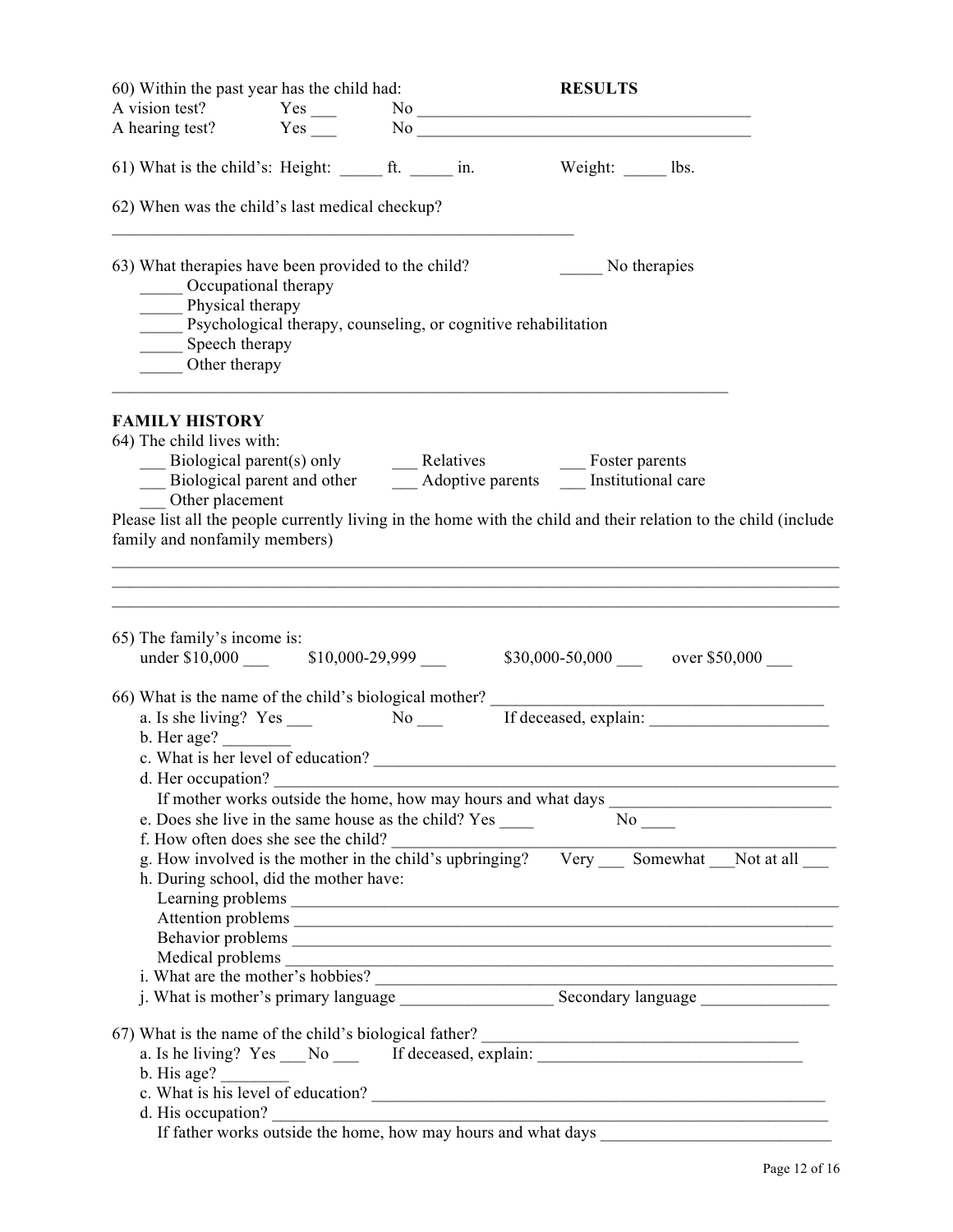| e. Does he live in the same house as the child? Yes<br>f. How often does he see the child?                                  |     |                 |                              | No results.                                                                                                                                                                                                                                                       |                                                                                                                                                                                                                                                                                                                                                                                                                               |
|-----------------------------------------------------------------------------------------------------------------------------|-----|-----------------|------------------------------|-------------------------------------------------------------------------------------------------------------------------------------------------------------------------------------------------------------------------------------------------------------------|-------------------------------------------------------------------------------------------------------------------------------------------------------------------------------------------------------------------------------------------------------------------------------------------------------------------------------------------------------------------------------------------------------------------------------|
| g. How involved is the father in the child's upbringing? Very                                                               |     |                 |                              |                                                                                                                                                                                                                                                                   | Somewhat Not at all                                                                                                                                                                                                                                                                                                                                                                                                           |
| h. During school, did the father have:                                                                                      |     |                 |                              |                                                                                                                                                                                                                                                                   |                                                                                                                                                                                                                                                                                                                                                                                                                               |
|                                                                                                                             |     |                 |                              |                                                                                                                                                                                                                                                                   |                                                                                                                                                                                                                                                                                                                                                                                                                               |
|                                                                                                                             |     |                 |                              |                                                                                                                                                                                                                                                                   |                                                                                                                                                                                                                                                                                                                                                                                                                               |
|                                                                                                                             |     |                 |                              |                                                                                                                                                                                                                                                                   |                                                                                                                                                                                                                                                                                                                                                                                                                               |
|                                                                                                                             |     |                 |                              |                                                                                                                                                                                                                                                                   |                                                                                                                                                                                                                                                                                                                                                                                                                               |
| i. What are the father's hobbies?                                                                                           |     |                 |                              |                                                                                                                                                                                                                                                                   |                                                                                                                                                                                                                                                                                                                                                                                                                               |
|                                                                                                                             |     |                 |                              |                                                                                                                                                                                                                                                                   |                                                                                                                                                                                                                                                                                                                                                                                                                               |
| 68) Please list the names, ages, and grade (or job) of the child's brothers and sisters:<br>Name                            | Age | Grade or job    |                              | Medical, Social, School Problems<br>the control of the control of the control of the control of the control of the control of the control of the control of the control of the control of the control of the control of the control of the control of the control |                                                                                                                                                                                                                                                                                                                                                                                                                               |
| <u> 1990 - Andrea Santana, Amerikaansk politiker (* 1900)</u><br><u> 1989 - Jan James James, politik fizikar (h. 1982).</u> |     |                 |                              |                                                                                                                                                                                                                                                                   | <u> 1989 - Johann John Stone, markin fizik eta idazlea (</u><br><u> La contrada de la contrada de la contrada de la contrada de la contrada de la contrada de la contrada de la c</u><br><u>state and the state of the state of the state of the state of the state of the state of the state of the state of the state of the state of the state of the state of the state of the state of the state of the state of the</u> |
| 69) Has anyone in the child's biological family (including parents, grandparents, siblings, aunts, and                      |     |                 |                              |                                                                                                                                                                                                                                                                   |                                                                                                                                                                                                                                                                                                                                                                                                                               |
| uncles) ever had any of the following?                                                                                      |     |                 |                              |                                                                                                                                                                                                                                                                   |                                                                                                                                                                                                                                                                                                                                                                                                                               |
| Rrain disease                                                                                                               |     | Which relative? | Describe the problem briefly |                                                                                                                                                                                                                                                                   |                                                                                                                                                                                                                                                                                                                                                                                                                               |

| Brain disease                                                                     | <u> 1989 - Johann John Stein, fransk kommunist (f. 1989)</u>                                                                                                                                                                                    |
|-----------------------------------------------------------------------------------|-------------------------------------------------------------------------------------------------------------------------------------------------------------------------------------------------------------------------------------------------|
| Developmental Delay<br>Epilepsy or seizures                                       | <u> 1989 - Andrea Santa Andrea Santa Andrea Santa Andrea Santa Andrea Santa Andrea Santa Andrea Santa Andrea San</u>                                                                                                                            |
| $\frac{1}{\sqrt{1-\frac{1}{2}}}$<br>Learning disability                           | <u> 1990 - Johann John Stoff, deutscher Stoff und der Stoff und der Stoff und der Stoff und der Stoff und der Stoff</u><br><u> 1989 - Johann John Stein, synsk politiker og det blev og det blev og det blev og det blev og det blev og det</u> |
| Mental retardation<br>$\overline{\phantom{a}}$                                    | <u> 1989 - Johann Harry Barn, mars and deutscher Stadt and deutscher Stadt and deutscher Stadt and deutscher Stadt</u>                                                                                                                          |
| Neurologic disease                                                                | <u> 1989 - Johann Harry Harry Harry Harry Harry Harry Harry Harry Harry Harry Harry Harry Harry Harry Harry Harry</u>                                                                                                                           |
| Psychological problems                                                            | <u> 1990 - Jan James James James James James James James James James James James James James James James James J</u>                                                                                                                            |
| Reading/spelling difficulties                                                     |                                                                                                                                                                                                                                                 |
| Speech/language problems                                                          | <u> 1989 - Johann John Stone, mars et al. 1989 - John Stone, mars et al. 1989 - John Stone, mars et al. 1989 - Joh</u>                                                                                                                          |
| 70) Which of the child's biological relatives are left-handed? No one _____       |                                                                                                                                                                                                                                                 |
| Mother Father Sibling(s) Grandparents                                             |                                                                                                                                                                                                                                                 |
|                                                                                   |                                                                                                                                                                                                                                                 |
| 71) What languages are spoken in the home? (List in order of most frequent first) |                                                                                                                                                                                                                                                 |
|                                                                                   |                                                                                                                                                                                                                                                 |
|                                                                                   |                                                                                                                                                                                                                                                 |
|                                                                                   | 72) How is the child disciplined?                                                                                                                                                                                                               |
|                                                                                   |                                                                                                                                                                                                                                                 |
|                                                                                   | Is the discipline effective?                                                                                                                                                                                                                    |
|                                                                                   |                                                                                                                                                                                                                                                 |
|                                                                                   |                                                                                                                                                                                                                                                 |
|                                                                                   |                                                                                                                                                                                                                                                 |
|                                                                                   |                                                                                                                                                                                                                                                 |
|                                                                                   |                                                                                                                                                                                                                                                 |
|                                                                                   | 74) Have there been any major family stresses or changes in the past year (e.g., moving with change of                                                                                                                                          |
| school, divorce, significant illness, etc.)?                                      | $Yes \_ No \_$                                                                                                                                                                                                                                  |
|                                                                                   |                                                                                                                                                                                                                                                 |
|                                                                                   |                                                                                                                                                                                                                                                 |

 $\mathcal{L}_\text{max} = \mathcal{L}_\text{max} = \mathcal{L}_\text{max} = \mathcal{L}_\text{max} = \mathcal{L}_\text{max} = \mathcal{L}_\text{max} = \mathcal{L}_\text{max} = \mathcal{L}_\text{max} = \mathcal{L}_\text{max} = \mathcal{L}_\text{max} = \mathcal{L}_\text{max} = \mathcal{L}_\text{max} = \mathcal{L}_\text{max} = \mathcal{L}_\text{max} = \mathcal{L}_\text{max} = \mathcal{L}_\text{max} = \mathcal{L}_\text{max} = \mathcal{L}_\text{max} = \mathcal{$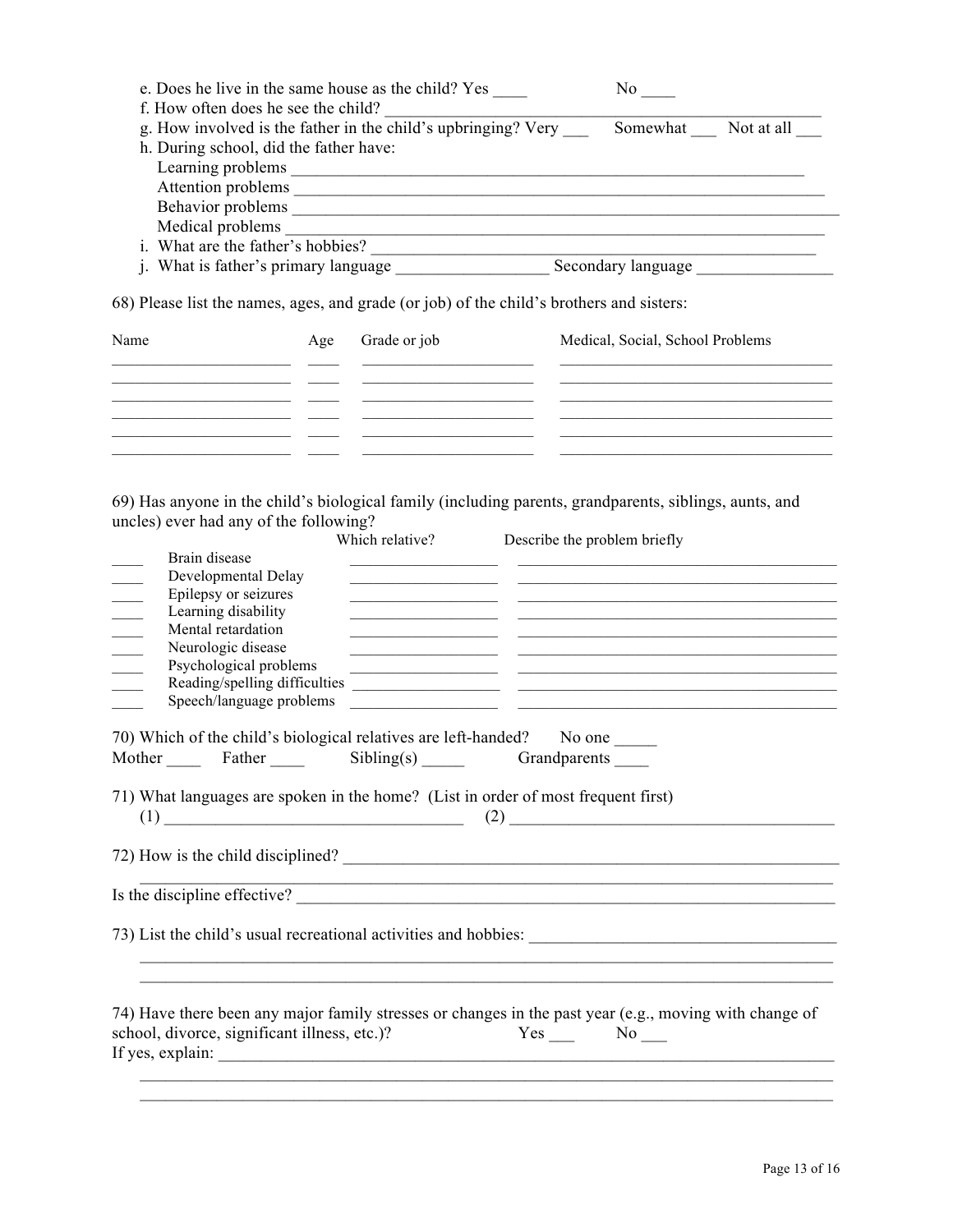|          | None                  |                                              | How much stress has these changes caused the child? (circle one)<br>Mild                                                                    | Moderate                                                                 |                                        | Severe                                                                                                                                                                                                                           |
|----------|-----------------------|----------------------------------------------|---------------------------------------------------------------------------------------------------------------------------------------------|--------------------------------------------------------------------------|----------------------------------------|----------------------------------------------------------------------------------------------------------------------------------------------------------------------------------------------------------------------------------|
| service? |                       |                                              |                                                                                                                                             |                                                                          |                                        | 75) Does the child attend day care outside the home or does someone come into the home to provide the                                                                                                                            |
|          |                       |                                              |                                                                                                                                             |                                                                          |                                        | vice?<br>Does day care provide any type of formal program of play, developmental, or academic activites?                                                                                                                         |
|          | PEER RELATIOHSIPS     |                                              |                                                                                                                                             |                                                                          |                                        |                                                                                                                                                                                                                                  |
|          |                       |                                              |                                                                                                                                             |                                                                          |                                        | 77) Is your child sought by peers for friendship?<br>The manufactured of the sound of the sound of the sound of the sound of the sound of the sound of the sound of the sound of the sound of the sound of the sound of the soun |
|          |                       |                                              |                                                                                                                                             |                                                                          |                                        | Younger?<br>The Younger of the Supervisor of the Supervisor of the Supervisor of the Supervisor of the Supervisor of the Supervisor of the Supervisor of the Supervisor of the Supervisor of the Supervisor of the Supervisor of |
|          | <b>SCHOOL HISTORY</b> |                                              |                                                                                                                                             |                                                                          |                                        | <u> 1980 - Johann John Stone, meil er fan de ferske fan de ferske fan de ferske fan de ferske fan de ferske fan d</u><br>Phone Contact person contact person                                                                     |
|          |                       |                                              |                                                                                                                                             |                                                                          |                                        |                                                                                                                                                                                                                                  |
|          |                       |                                              | day class, learning or language disability class, etc.) Yes No                                                                              |                                                                          |                                        | 82) Has the child ever been in a special class or provided with special services (e.g., RSP, Self-contained                                                                                                                      |
|          |                       |                                              | Is the child in this class or receiving special services now? Yes                                                                           |                                                                          |                                        | $No$ <sub>—</sub>                                                                                                                                                                                                                |
|          |                       | If yes, describe the present class placement |                                                                                                                                             |                                                                          |                                        |                                                                                                                                                                                                                                  |
|          |                       |                                              |                                                                                                                                             |                                                                          |                                        |                                                                                                                                                                                                                                  |
|          | 84) Does the child:   | Have problems making friends in school?      | Have problems with other children in class?<br>Have problems getting along with teachers?<br>Tend to get sick in the morning before school? | $Yes \_ No \_$<br>$Yes$ <sub>___</sub><br>$Yes$ <sub>___</sub><br>Yes No | $No$ <sub>—</sub><br>$No$ <sub>—</sub> |                                                                                                                                                                                                                                  |
|          |                       |                                              | 85) Describe the teacher's concerns about the child's schoolwork or behavior:                                                               |                                                                          |                                        |                                                                                                                                                                                                                                  |
| Or       |                       |                                              | 86) What kind of grades has the child received in the past year?                                                                            |                                                                          |                                        | $A's \& B's$ B's $\& C's$ C's $\& D's$ D's $\& F's$                                                                                                                                                                              |
|          |                       |                                              |                                                                                                                                             |                                                                          |                                        | Outstanding Good Satisfactory Improvement needed Unsatisfactory                                                                                                                                                                  |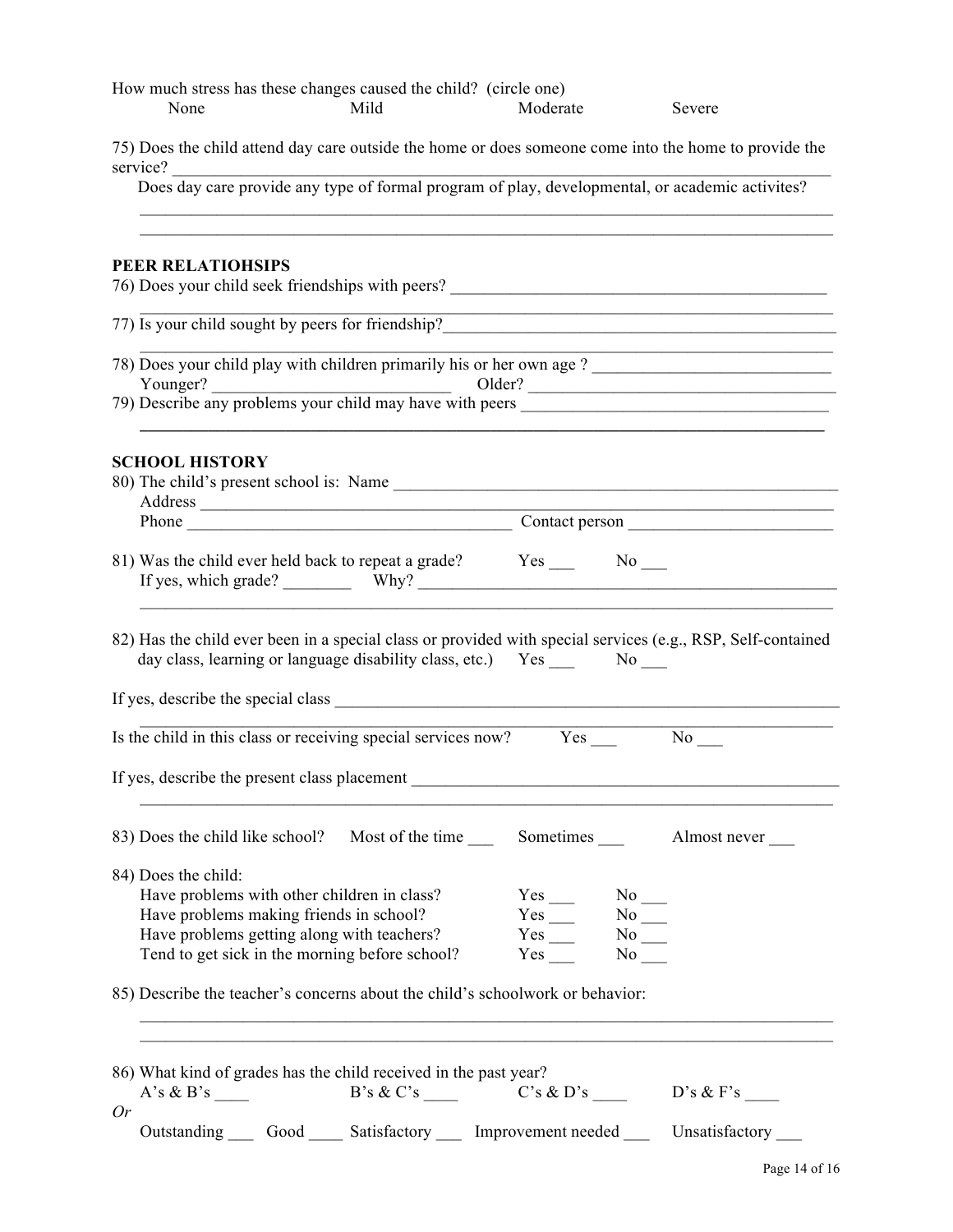| Or |                                                                                                                                                                                                                                                                                                                                 |
|----|---------------------------------------------------------------------------------------------------------------------------------------------------------------------------------------------------------------------------------------------------------------------------------------------------------------------------------|
|    |                                                                                                                                                                                                                                                                                                                                 |
|    | <u> 1980 - Johann John Stone, mensk foar it ferskearre fan de ferskearre fan de ferskearre fan de ferskearre fan </u><br>87) In which subject(s) does the child do best?                                                                                                                                                        |
|    | 88) Which subject(s) are the most difficult?                                                                                                                                                                                                                                                                                    |
|    | 89) In the past year, how much school has the child missed due to illness or injury?<br>Less than 2 weeks ______ 2-4 weeks _____ 5-8 weeks _____ Over 8 weeks ____<br>Briefly describe the reasons if the child has missed a lot of school:<br>,我们也不会有什么。""我们的人,我们也不会有什么?""我们的人,我们也不会有什么?""我们的人,我们也不会有什么?""我们的人,我们也不会有什么?""我们的人 |
|    | 90) Does the child seem to have a "school phobia?" Yes ______ No ____                                                                                                                                                                                                                                                           |
|    | 91) Do you consider your child to understand directions and situations as well as other children his or her<br>age?                                                                                                                                                                                                             |
|    | 92) How would you rate your child's overall intelligence compared to other children?                                                                                                                                                                                                                                            |

| 92) How would you rate your child s overall intelligence compared to other childrel |               |         |
|-------------------------------------------------------------------------------------|---------------|---------|
| Below average                                                                       | Above average | Average |

## **PREVIOUS EVALUATIONS**

93) Which of these tests or procedures has recently has been done? Note if normal or abnormal

| <b>Evaluation</b>                | <b>Normal</b> | Abnormal | Date |
|----------------------------------|---------------|----------|------|
| Blood work                       |               |          |      |
| Family physician or pediatrician |               |          |      |
| office visit                     |               |          |      |
| Hearing testing                  |               |          |      |
| Lead level check                 |               |          |      |
| Lumbar puncture or spinal tap    |               |          |      |
| Neurological examination or      |               |          |      |
| testing (CT scan, EEG)           |               |          |      |
| Psychological or                 |               |          |      |
| Neuropsychological testing       |               |          |      |
| School testing                   |               |          |      |
| Speech & Language testing        |               |          |      |
| Vision testing                   |               |          |      |
| X-rays                           |               |          |      |
| Other tests:                     |               |          |      |
|                                  |               |          |      |
|                                  |               |          |      |